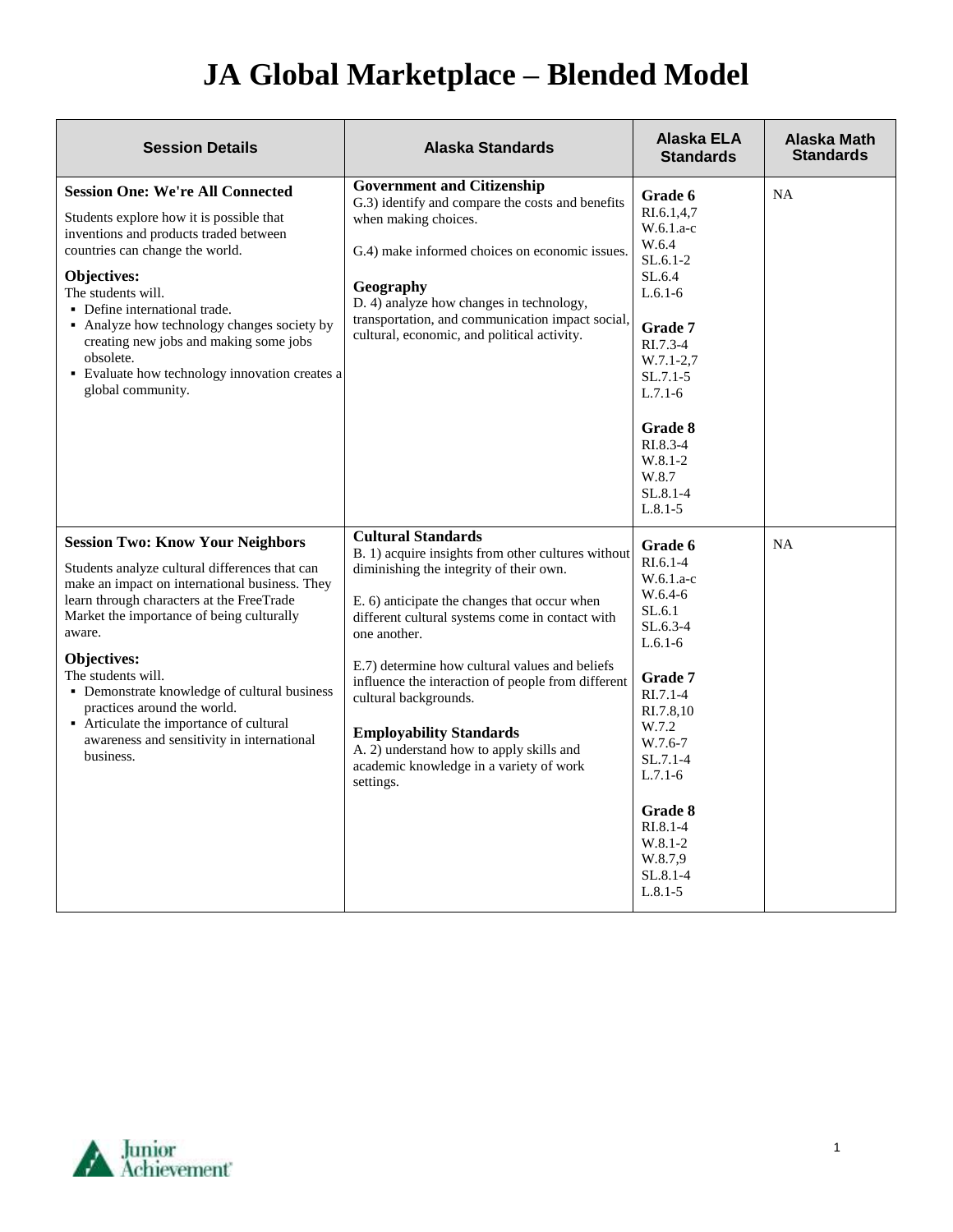## **JA Global Marketplace – Blended Model**

| <b>Session Details</b>                                                                                                                                                                                                                                                                                                                                                                                                                                                                                                                                                           | <b>Alaska Standards</b>                                                                                                                                                                                                                                                                                                                                                                                                                                                                                                                                                                                                                                                                                                                                                                                         | Alaska ELA<br><b>Standards</b>                                                                                                                                                                                                                            | Alaska Math<br><b>Standards</b>                                                                |
|----------------------------------------------------------------------------------------------------------------------------------------------------------------------------------------------------------------------------------------------------------------------------------------------------------------------------------------------------------------------------------------------------------------------------------------------------------------------------------------------------------------------------------------------------------------------------------|-----------------------------------------------------------------------------------------------------------------------------------------------------------------------------------------------------------------------------------------------------------------------------------------------------------------------------------------------------------------------------------------------------------------------------------------------------------------------------------------------------------------------------------------------------------------------------------------------------------------------------------------------------------------------------------------------------------------------------------------------------------------------------------------------------------------|-----------------------------------------------------------------------------------------------------------------------------------------------------------------------------------------------------------------------------------------------------------|------------------------------------------------------------------------------------------------|
| <b>Session Three: Want to Trade?</b><br>Students examine how trade works, why<br>countries trade with other countries, and<br>evaluate whether a single country could be<br>completely self-sufficient.<br>Objectives:<br>The students will.<br>• Define interdependence and describe<br>examples of multinational trade and its effect<br>on a single product.<br>• Evaluate the pros and cons of trading with<br>other countries.                                                                                                                                              | <b>Government and Citizenship</b><br>F.4) understand the role of price in resource<br>allocation.<br>F.10) understand how international trade works.<br>Geography<br>A. 1) use maps and globes to locate places and<br>regions.<br>A. 4) use graphic tools and technologies to depict<br>and interpret the world's human and physical<br>systems.<br>D. 1) know that the need for people to exchange<br>goods, services, and ideas creates population<br>centers, cultural interaction, and transportation<br>and communication links.<br>E. 1) understand how resources have been<br>developed and used.<br>E.2) recognize and assess local, regional, and<br>global patterns of resource use.                                                                                                                 | Grade 6<br>$RI.6.1-4$<br>RI.6.7<br>$W.6.1.a-c$<br>W.6.4-6<br>SL.6.1<br>$SL.6.3-4$<br>$L.6.1-6$<br>Grade 7<br>$RI.7.1-4$<br>RI.7.8,10<br>W.7.2<br>W.7.6-7<br>SL.7.1-4<br>$L.7.1-6$<br>Grade 8<br>RI.8.1-4<br>W.8.1-2<br>W.8.7,9<br>SL.8.1-4<br>$L.8.1 - 5$ | Grade 6<br>6.NS.2<br>6.NS.3<br><b>Mathematical</b><br><b>Practices 6-8</b><br>$1-2$<br>$4 - 7$ |
| <b>Session Four: Wide World of Work</b><br>Students interview staff and customers at<br>the FreeTrade Market to learn why people<br>leave their home countries to work<br>elsewhere and what is required to get an<br>international job.<br>Objectives:<br>The students will.<br>• Explain how economic factors, like a job, can<br>cause people to move to another country.<br>• Identify international career options and the<br>requirements for that career, including a<br>second language.<br>• Evaluate factors involved in working for an<br>international organization. | <b>Government and Citizenship</b><br>G.5) understand how jobs are created and their<br>role in the economy.<br>Geography<br>B.5) describe and demonstrate how places and<br>regions serve as cultural symbols, such as the<br>Statue of Liberty.<br>B.6) make informed decisions about where to<br>live, work, travel, and seek opportunities.<br><b>Employability Standards</b><br>A.3. Understand the process for seeking<br>employment including resume development,<br>application completion, interview skills and<br>appropriate dress for work settings.<br>A. 7. Understand employer and employee rights<br>and responsibilities.<br>B. 2. Identify possible career options, considering<br>both employment and self-employment and<br>understand how changes in the workplace affect<br>career choice. | Grade 6<br>RI.6.1-4<br>RI.6.7-8<br>W.6.1.a-c<br>W.6.4-6<br>$SL.6.1-5$<br>$L.6.1-6$<br>Grade 7<br>$RI.7.1-4$<br>RI.7.8-10<br>W.7.2,4<br>W.7.6-7<br>$SL.7.1-4$<br>$L.7.1-6$<br>Grade 8<br>RI.8.1-4<br>W.8.1-2<br>W.8.7,9<br>SL.8.1-4<br>$L.8.1 - 5$         | <b>NA</b>                                                                                      |